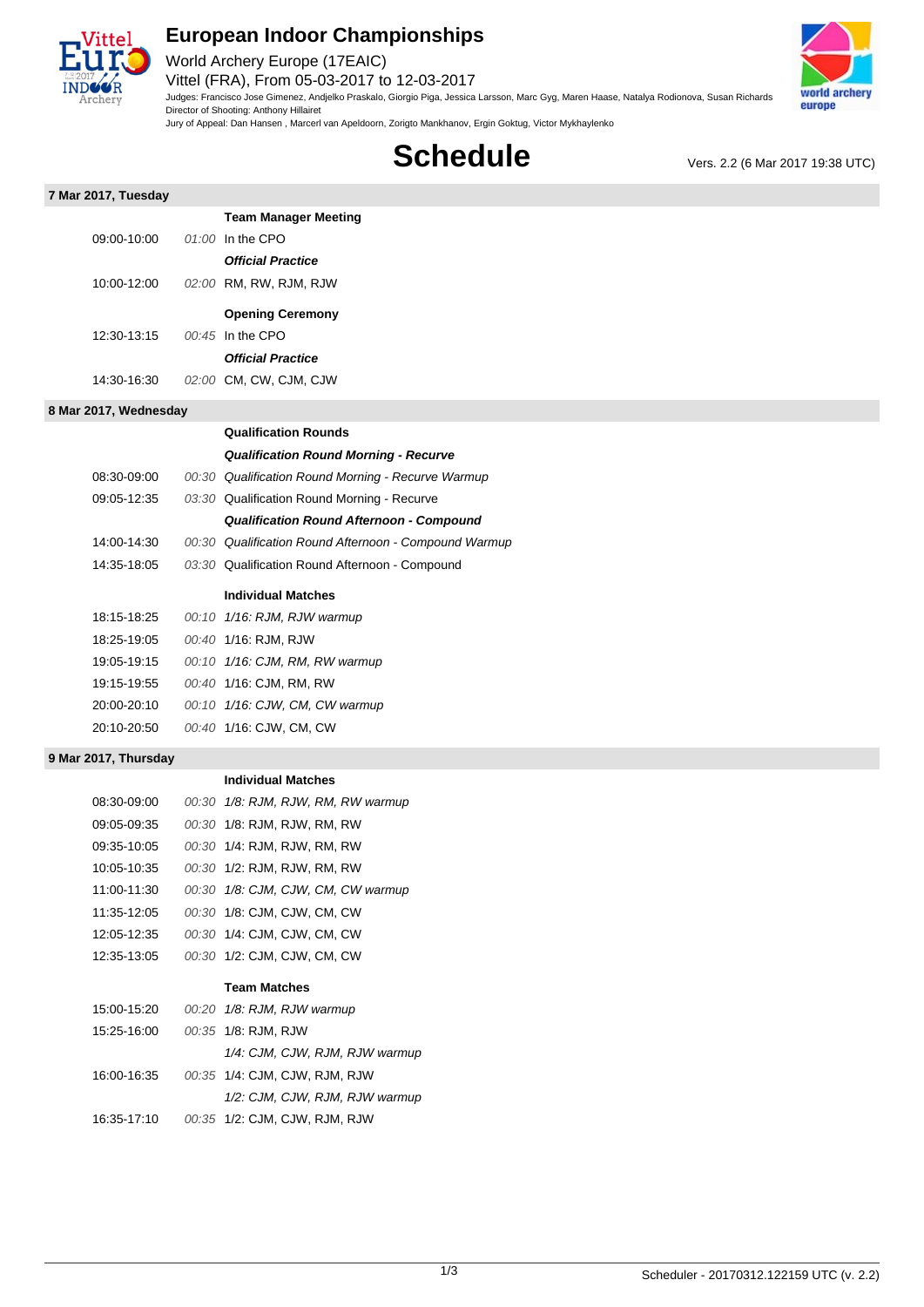

# **European Indoor Championships**

World Archery Europe (17EAIC)

Vittel (FRA), From 05-03-2017 to 12-03-2017 Judges: Francisco Jose Gimenez, Andjelko Praskalo, Giorgio Piga, Jessica Larsson, Marc Gyg, Maren Haase, Natalya Rodionova, Susan Richards Director of Shooting: Anthony Hillairet

Jury of Appeal: Dan Hansen , Marcerl van Apeldoorn, Zorigto Mankhanov, Ergin Goktug, Victor Mykhaylenko



#### **10 Mar 2017, Friday**

|             | <b>Team Matches</b>      |
|-------------|--------------------------|
| 08:55-09:30 | 00:35 1/4: RM, RW warmup |
| 09:30-10:05 | 00:35 1/4: RM, RW        |
|             | 1/2: RM, RW warmup       |
| 10:05-10:40 | 00:35 1/2: RM, RW        |
| 11:25-12:00 | 00:35 1/4: CM, CW warmup |
| 12:00-12:35 | 00:35 1/4: CM, CW        |
|             | 1/2: CM, CW warmup       |
| 12:35:13:10 | 00:35 1/2: CM, CW        |

### **11 Mar 2017, Saturday**

## **Junior Team Finals**

| 09:00-09:25 | 00:25 Bronze: Compound Junior Women Team |
|-------------|------------------------------------------|
| 09:25-09:50 | 00:25 Gold: Compound Junior Women Team   |
| 09:50-10:15 | 00:25 Bronze: Compound Junior Men Team   |
| 10:15-10:40 | 00:25 Gold: Compound Junior Men Team     |
| 10:40-11:05 | 00:25 Bronze: Recurve Junior Women Team  |
| 11:05-11:30 | 00:25 Gold: Recurve Junior Women Team    |
| 11:30-11:55 | 00:25 Bronze: Recurve Junior Men Team    |
| 11:55-12:20 | 00:25 Gold: Recurve Junior Men Team      |
|             | <b>Award Ceremony</b>                    |
| 12:25-12:55 | 00:30 Junior Teams                       |
|             |                                          |
|             | <b>Team Finals</b>                       |
| 14:00-14:25 | 00:25 Bronze: Compound Women Team        |
| 14:25-14:50 | 00:25 Gold: Compound Women Team          |
| 14:50-15:15 | 00:25 Bronze: Compound Men Team          |
| 15:15-15:40 | 00:25 Gold: Compound Men Team            |
| 15:40-16:05 | 00:25 Bronze: Recurve Women Team         |
| 16:05-16:30 | 00:25 Gold: Recurve Women Team           |
| 16:30-16:55 | 00:25 Bronze: Recurve Men Team           |
| 16:55-17:20 | 00:25 Gold: Recurve Men Team             |
|             | <b>Award Ceremony</b>                    |
|             |                                          |
| 17:25-17:55 | 00:30 Teams                              |